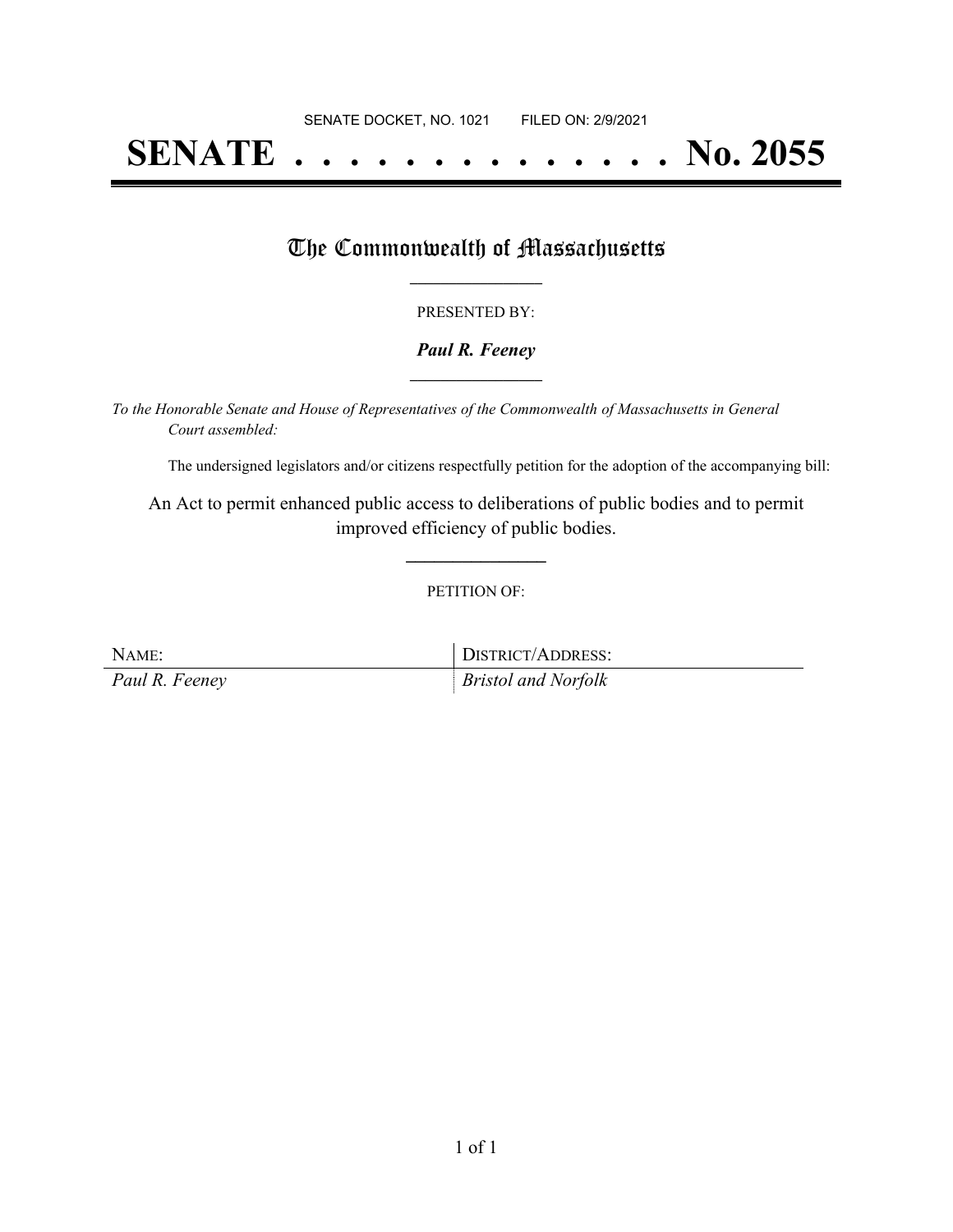#### SENATE DOCKET, NO. 1021 FILED ON: 2/9/2021

## **SENATE . . . . . . . . . . . . . . No. 2055**

By Mr. Feeney, a petition (accompanied by bill, Senate, No. 2055) of Paul R. Feeney for legislation to permit enhanced public access to deliberations of public bodies and to permit improved efficiency of public bodies. State Administration and Regulatory Oversight.

### The Commonwealth of Massachusetts

**In the One Hundred and Ninety-Second General Court (2021-2022) \_\_\_\_\_\_\_\_\_\_\_\_\_\_\_**

**\_\_\_\_\_\_\_\_\_\_\_\_\_\_\_**

An Act to permit enhanced public access to deliberations of public bodies and to permit improved efficiency of public bodies.

Be it enacted by the Senate and House of Representatives in General Court assembled, and by the authority *of the same, as follows:*

|                | SECTION 1. The definition of "Deliberation" in Section 18 of Chapter 30A of the                    |
|----------------|----------------------------------------------------------------------------------------------------|
| 2              | General Laws, as appearing in the 2016 Official Edition, is hereby amended by inserting after the  |
| 3              | phrase "procedural meeting", the following word:- "materials".                                     |
| $\overline{4}$ | SECTION 2. The definition of "Meeting" in said Section 18 of said Chapter 30A, as so               |
| 5              | appearing, is hereby further amended by striking out the word "by", and inserting in place         |
| 6              | thereof the following words:- "at a gathering of".                                                 |
| $\tau$         | SECTION 3. The definition of "Meeting" in said Section 18 of said Chapter 30A, as so               |
| 8              | appearing, is hereby further amended by striking out the word "or" at the end of clause (d).       |
| 9              | SECTION 4. The definition of "Meeting" in said Section 18 of said Chapter 30A, as so               |
| 10             | appearing, is hereby further amended by striking out the word, "session." at the end of clause (e) |
| 11             | and inserting in place thereof the following words, "session; or".                                 |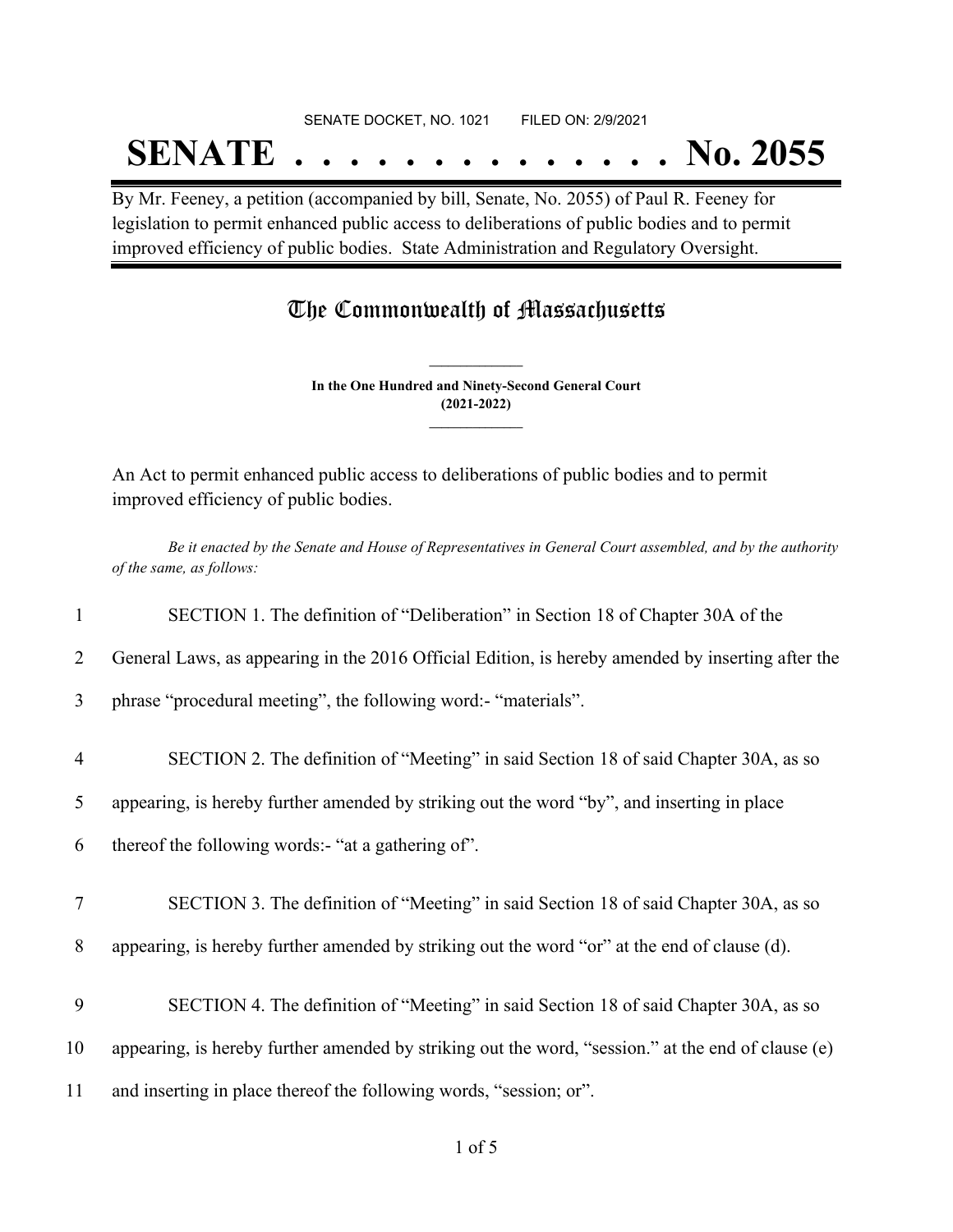| 12 | SECTION 5. The definition of "Meeting" in said Section 18 of said Chapter 30A, as so               |
|----|----------------------------------------------------------------------------------------------------|
| 13 | appearing, is hereby further amended by adding the following clause:-                              |
| 14 | (f) participation by members of a public body in a Public Internet Discussion.                     |
| 15 | SECTION 6. The definition of "Post Notice" in said Section 18 of said Chapter 30A, as              |
| 16 | so appearing, is hereby amended by inserting after the word "meeting", the following words: -      |
| 17 | "or a public internet discussion".                                                                 |
| 18 | SECTION 7. Said Section 18 of said Chapter 30A, as so appearing, is hereby further                 |
| 19 | amended by inserting after the definition of "Post Notice" the following definition:-              |
| 20 | "Public Internet Discussion", a discussion via the Internet by members of a public body,           |
| 21 | which may include matters within the body's jurisdiction. All public Internet discussions shall be |
| 22 | set up so that the public can monitor the discussion among members of the public body. At the      |
| 23 | discretion of the public body, a public Internet discussion may be set up so that some defined     |
| 24 | subset of the public can also make statements in the public Internet discussion. Everyone making   |
| 25 | statements in a public Internet discussion shall be authenticated, so that all statements can be   |
| 26 | accurately attributed to the person making them. No votes or formal actions may be taken in a      |
| 27 | public Internet discussion and there is no quorum requirement for a public Internet discussion.    |
| 28 | SECTION 8. Section 20 of Chapter 30A, as so appearing, is hereby amended by striking               |
| 29 | out subsection (a) in its entirety and inserting in place thereof the following subsection:-       |
| 30 | $(a)(1)$ Except as provided in Section 21, all meetings of a public body shall be open to the      |
| 31 | public.                                                                                            |
|    |                                                                                                    |

of 5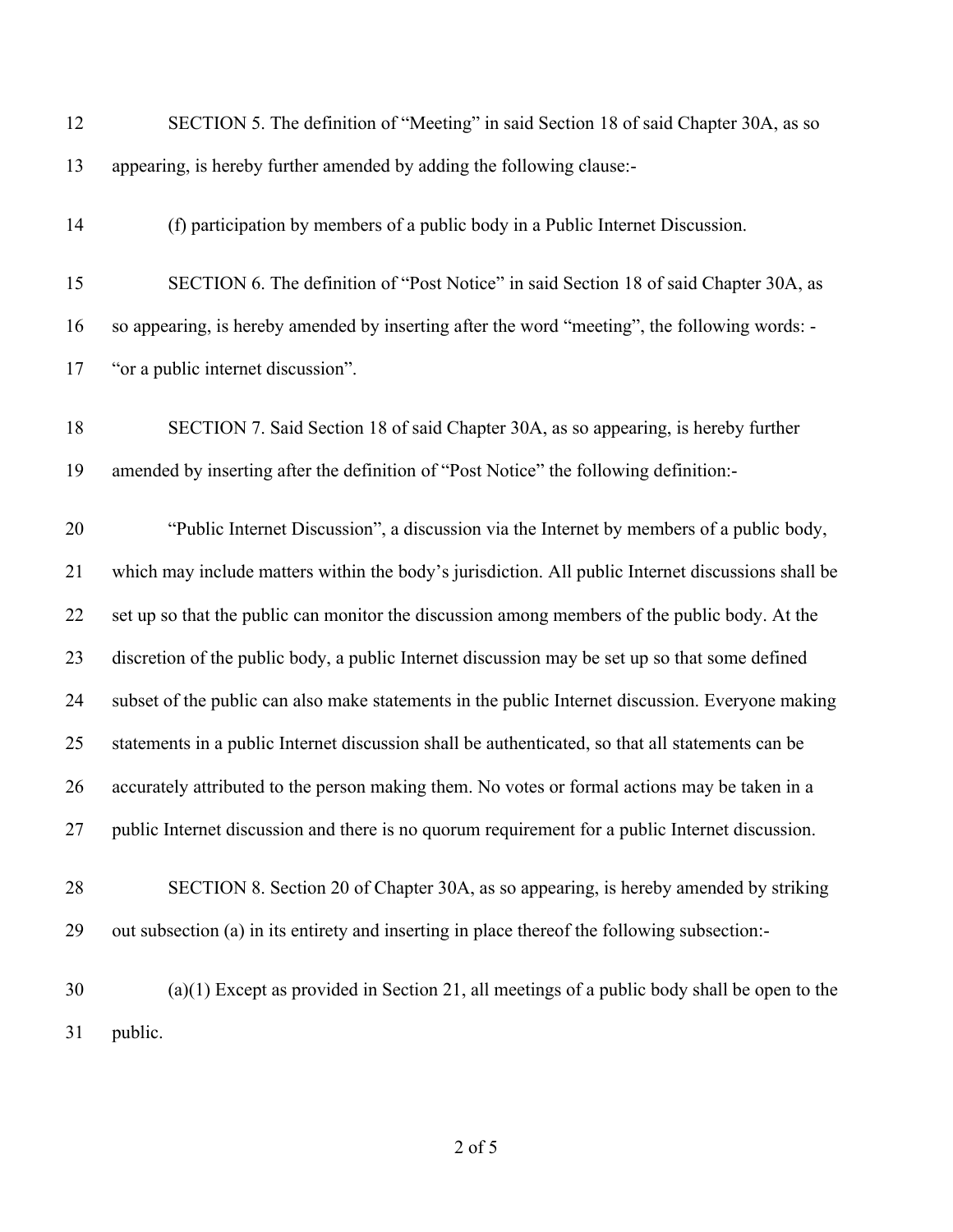| 32 | (2) All public Internet discussions shall be open to the public in that members of the               |
|----|------------------------------------------------------------------------------------------------------|
| 33 | public must be able to monitor the proceedings via the Internet.                                     |
| 34 | (3) No deliberations may take place except at                                                        |
| 35 | (i) Meetings,                                                                                        |
| 36 | (ii) Public Internet Discussions, or                                                                 |
| 37 | (iii) Gatherings that meet exceptions (d) or (e) under the definition of Meeting, as defined         |
| 38 | in Section 18.                                                                                       |
| 39 | SECTION 9. Said Section 20 of Chapter 30A, as so appearing, is hereby further amended                |
| 40 | by striking out subsection (b) in its entirety and inserting in place thereof the following          |
| 41 | subsection:-                                                                                         |
| 42 | (b) Except in an emergency, in addition to any notice otherwise required by law, a public            |
| 43 | body shall post notice of every meeting and public Internet discussion at least 48 hours prior to    |
| 44 | the start of such meeting or public Internet discussion, excluding Saturdays, Sundays and legal      |
| 45 | holidays. In an emergency, a public body shall post notice as soon as reasonably possible prior to   |
| 46 | such meeting or public Internet discussion. Notice shall be printed in a legible, easily             |
| 47 | understandable format and shall contain a listing of topics that the chair reasonably anticipates    |
| 48 | will be discussed at the meeting or public Internet discussion.                                      |
| 49 | (1) In the case of a meeting, the notice also shall contain the date, time and place of the          |
| 50 | meeting.                                                                                             |
| 51 | (2) In the case of a public Internet discussion, the notice also shall contain the date and          |
| 52 | time of the start of the public internet discussion and shall state whether the public is limited to |
|    | 3 of 5                                                                                               |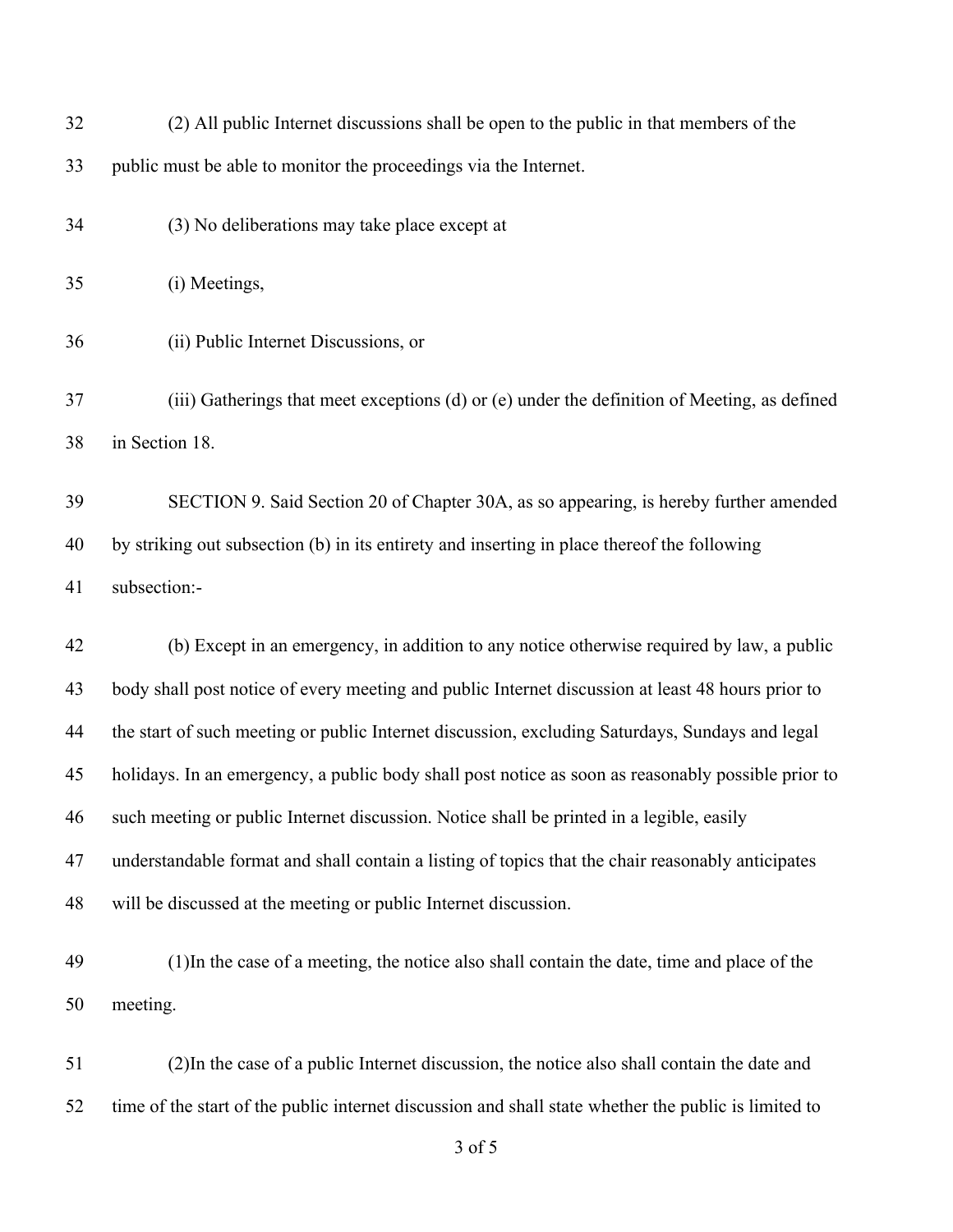monitoring the discussion among members of the public body or whether some defined subset of the public can also make statements in the public Internet discussion. If some defined subset of the public can make statements in the public Internet discussion, the notice shall provide, or direct readers to, directions for members of that subset to get authenticated so that they can make statements in the public Internet discussion and their statements can be attributed accurately.

 (3) In the case of a public Internet discussion held via an internet service such as a computer-mediated discussion, conference, forum or blog, it shall be publicly accessible and the notice shall include the URL (or URLs, if there are more than one) and any other information required to access the discussion and its archive.

 (4) In the case of a public Internet discussion based on the exchange of discrete messages, it shall be possible for the public to subscribe to receive the messages and the messages shall be available from a publicly accessible archive. The notice shall include instructions for subscribing to the messages and instructions for accessing them from the archive.

- (5) In the case of a continuing public Internet discussion, a notice that the public Internet discussion is continuing shall be reposted at least once a month. This notice shall include the instructions for accessing the public Internet discussion and its archive and shall list the topics that the chair reasonably anticipates will be discussed during the following month.
- SECTION 10. Said Section 20 of Chapter 30A, as so appearing, is hereby further amended by inserting after the word "meetings", in each instance in which it appears in subsection (c), the following words:- "and public internet discussions".